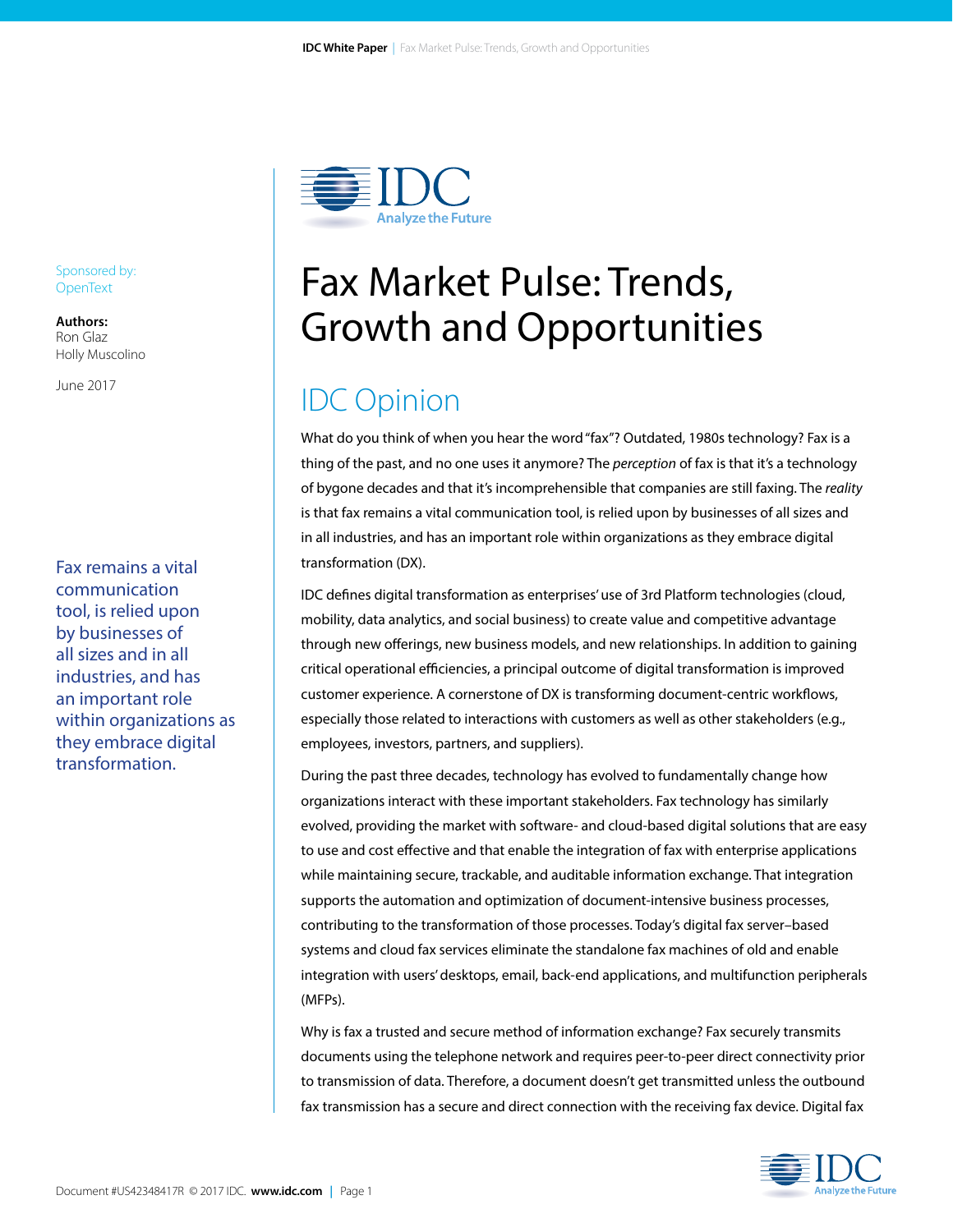servers and cloud-based fax services further enhance the security of faxed documents by eliminating the risk of lost, misplaced, or misfiled paper faxes — often containing sensitive or confidential information — associated with standalone fax machines. Furthermore, fax documents are legally binding documents.

This document discusses the results of a recent IDC survey that assesses the state of fax usage within organizations. Interestingly, the majority of respondents told us that their fax usage was steady or had grown over the past year. Fax usage grew an average of 27% year over year among those who reported increased use. The document also examines why organizations continue to use fax, projected usage trends in the coming two years, and what will continue to drive demand for fax use within digital transformation initiatives.

Key findings include:

- » Among respondents who indicated year-over-year growth, fax usage grew by an average of 27% and is expected to grow by an average of 25% over the next two years.
- » Simplifying fax processes and making fax more accessible drive usage up.
- » Organizations continue to use fax because customers and suppliers require it.
- » Fax is a trusted method of secure information exchange.
- » During the next two years, fax volumes will shift to fax cloud services.
- » 90% of fax users have already integrated or are evaluating integration of fax with other technologies or applications.

Digital fax technology will play a role in transforming an organization's document-centric business workflows by integrating with the document-intensive workflow automation ecosystem, enabling new connections, streamlining secure communications between stakeholders, and contributing to overall digital transformation initiatives.

## Methodology and Definitions

This white paper reviews the state of fax usage within organizations. It considers both paper-based and digital fax technologies with four methods of exchange: paper-based, manual faxing with standalone fax machines; fax-enabled MFPs; digital faxing with fax servers; and digital faxing with cloud fax services. This document ranks the four methods of exchange based on the volume of documents sent and received and how fax volumes are expected to change in the future. It answers questions regarding why organizations continue to use fax and what will drive demand for fax use in the future.

To assess these trends, IDC conducted a survey of 200 organizations that have a minimum



Among respondents who indicated year-over-year growth, fax usage grew by an average of 27%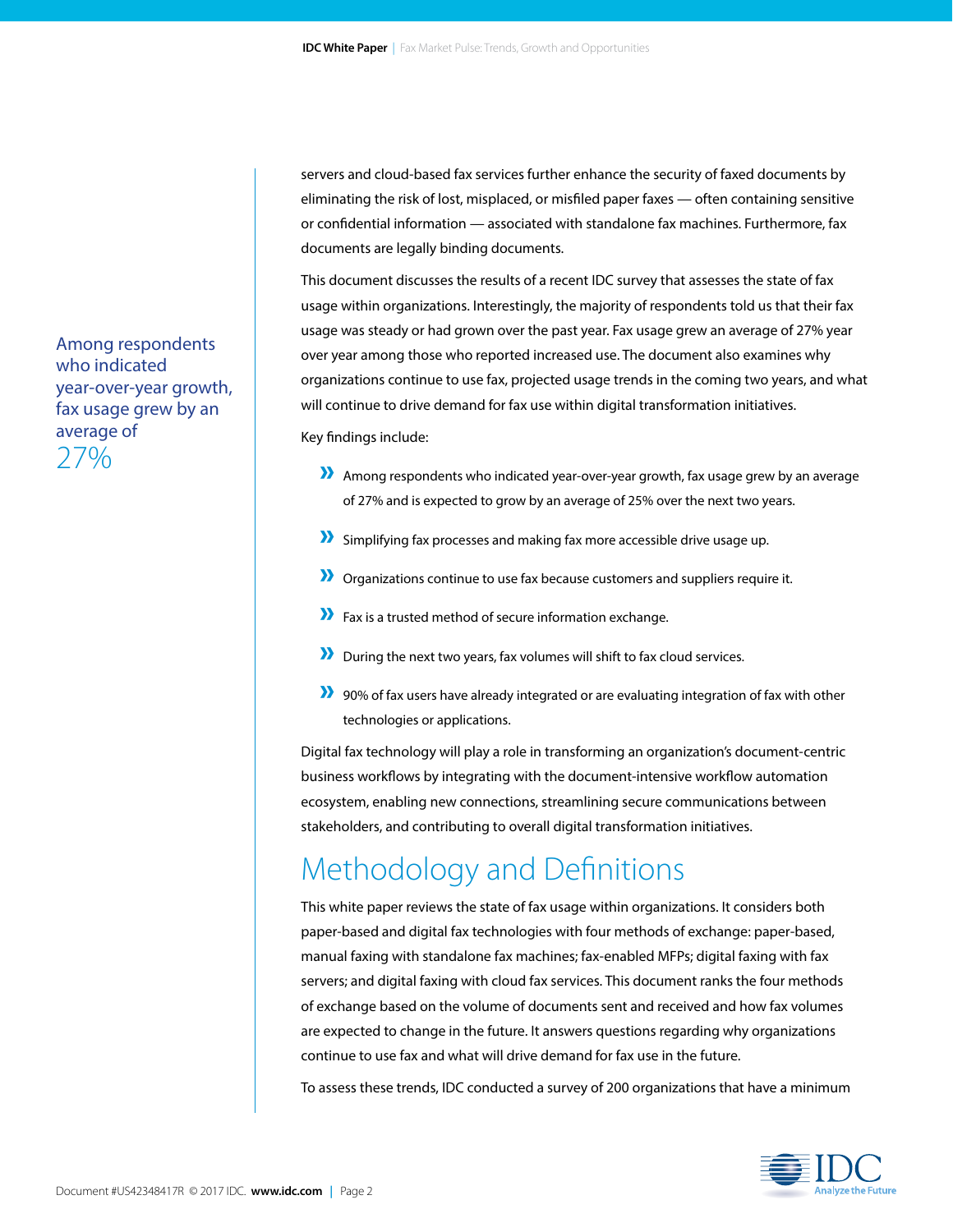of 500 employees. Participants included in the survey were individuals that had knowledge of fax usage within their organization. Participating organizations were located in North America, Europe, and Asia/Pacific. Respondents represent four industries: financial services, healthcare, government, and manufacturing.

### **Definitions**

- » **Fax servers** are systems installed in a local area network (LAN) that connect to the cloud or on-premises telelphone lines and allow users to send and receive faxes as digital documents. A single fax server can replace multiple standalone fax machines, thereby reducing infrastructure overhead as well as the need for paper-based workflows. In addition, fax servers can provide a higher degree of automation.
- » **Cloud fax services** are services that use the internet to send and receive faxes. Cloud fax services transmit email messages with attachments as faxes to actual fax machines or other digital fax services. The services can be hosted onsite as a private cloud solution or can be fully hosted offsite, or an organization can deploy a hybrid model. Messages are encrypted before they are sent, during processing, and during transfer, making this option as secure as a standalone fax machine. As with fax servers, this model reduces infrastructure overhead and paper-based workflows.

## Situation Overview

### **Fax Continues to Play an Important Communications Role**

The influx of standalone fax machines within organizations during the past two to three decades provided easy document sharing capabilities between customers, suppliers, and business partners. In today's market, there are four main types of fax technologies: traditional standalone fax machines and fax-enabled MFPs support paper-based faxing, while fax servers and cloud fax services support digital faxing.

The introduction of the internet and the growing use of email provided organizations with alternative methods of exchanging information. While standard office email may have evolved to be the most common communication method, it is not without its vulnerabilities, ensuring that fax technology continues to maintain a strong presence within organizations that require a highly secure solution for sharing documents, particularly between business entities. Research further shows that as digital workflows continue to evolve, organizations are not planning to eliminate fax. Instead, organizations expect to add digital fax solutions such as fax servers and/or cloud fax services to support the automation of documentintensive workflows and digital transformation strategies.



Fax is used for a number of important reasons, such as a trusted method of secure information exchange or as part of a fax-dependent workflow or business process.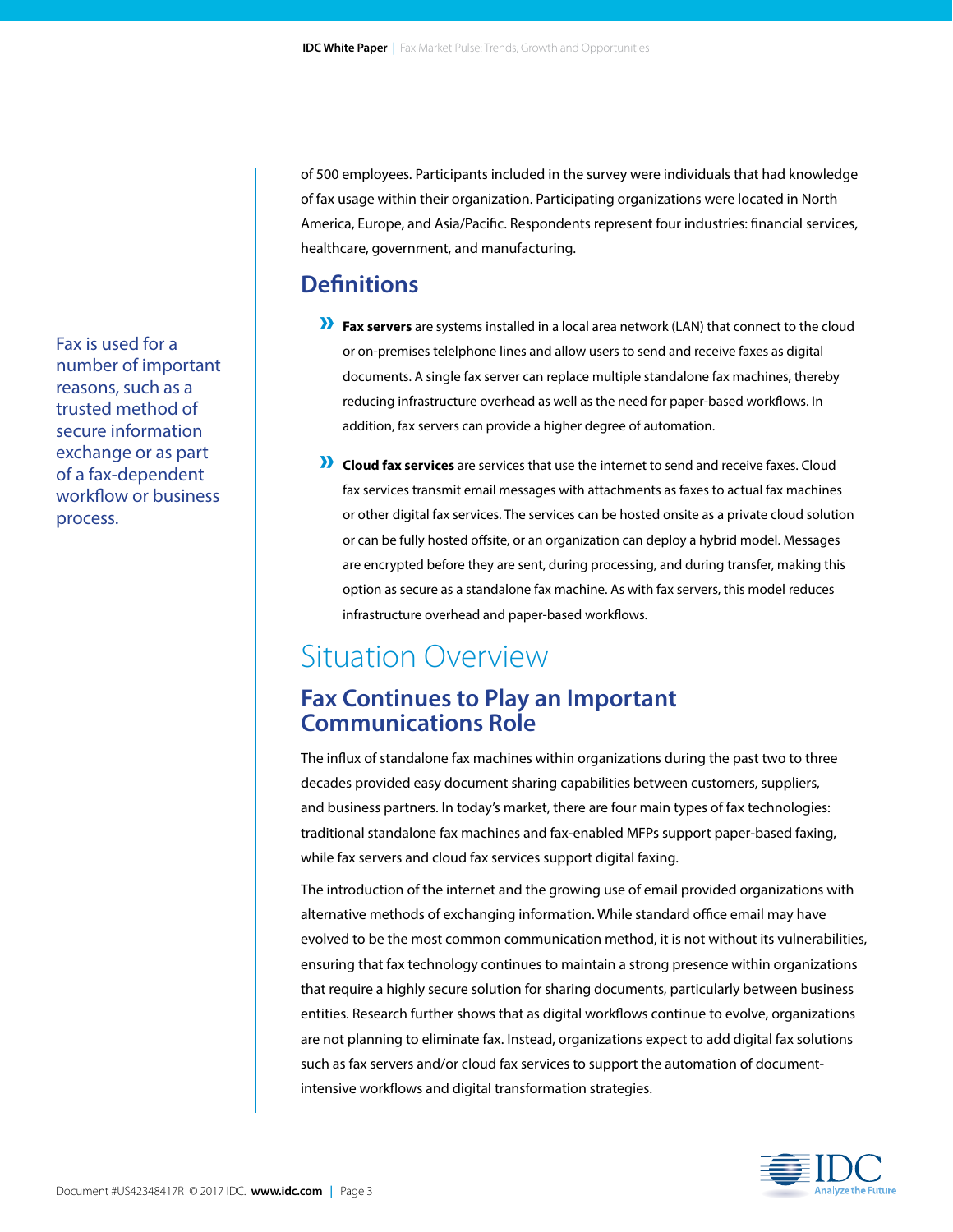As we discuss in the sections that follow, fax is used for a number of important reasons, such as a trusted method of secure information exchange or as part of a fax-dependent workflow or business process. The following are some common examples of fax usage within organizations where content security is essential:

- » **Finance and financial services:** Delivering trade confirmations, receiving mortgage or other loan applications, processing claim forms, and dispensing collection notices.
- » **Healthcare:** Exchanging protected health information (PHI) in a HIPAA-compliant manner, transferring patient information to another physician, and processing claim forms.
- » **Government:** Accepting contract bids, changing property records, tracking expenses, and transmitting emergency information.
- » **Manufacturing:** Transmitting purchase orders and shipping notices, processing RFIs/RFQs/RFPs, and processing invoices.

### **Fax Has Deep Roots in Organizations**

A majority of respondents to our survey have seen fax usage remain steady or grow during the past year. The future for fax also looks promising — the research shows that fax will continue to be a critical document communication technology in the next two years, with 43% of respondents indicating that fax usage is expected to grow.

We asked respondents: Compared with the prior year, has fax usage increased, decreased, or stayed the same? Figure 1 shows that 82% of respondents indicated that fax usage increased or stayed the same from the previous year (i.e., 43% of total respondents indicated that fax usage has increased, and 39% indicated that fax usage will remain steady). 51% of respondents from North America indicated a year-over-year increase in fax usage. Certainly, some of this growth can be attributed to the recent economic recovery and the growth in the sheer volume of business being conducted. But the numbers also attest to the staying power of fax within organizations.



82% of respondents indicated that fax usage increased or stayed the same from the previous year.

43% of total respondents indicated that fax usage has increased, and 39% indicated that fax usage will remain steady.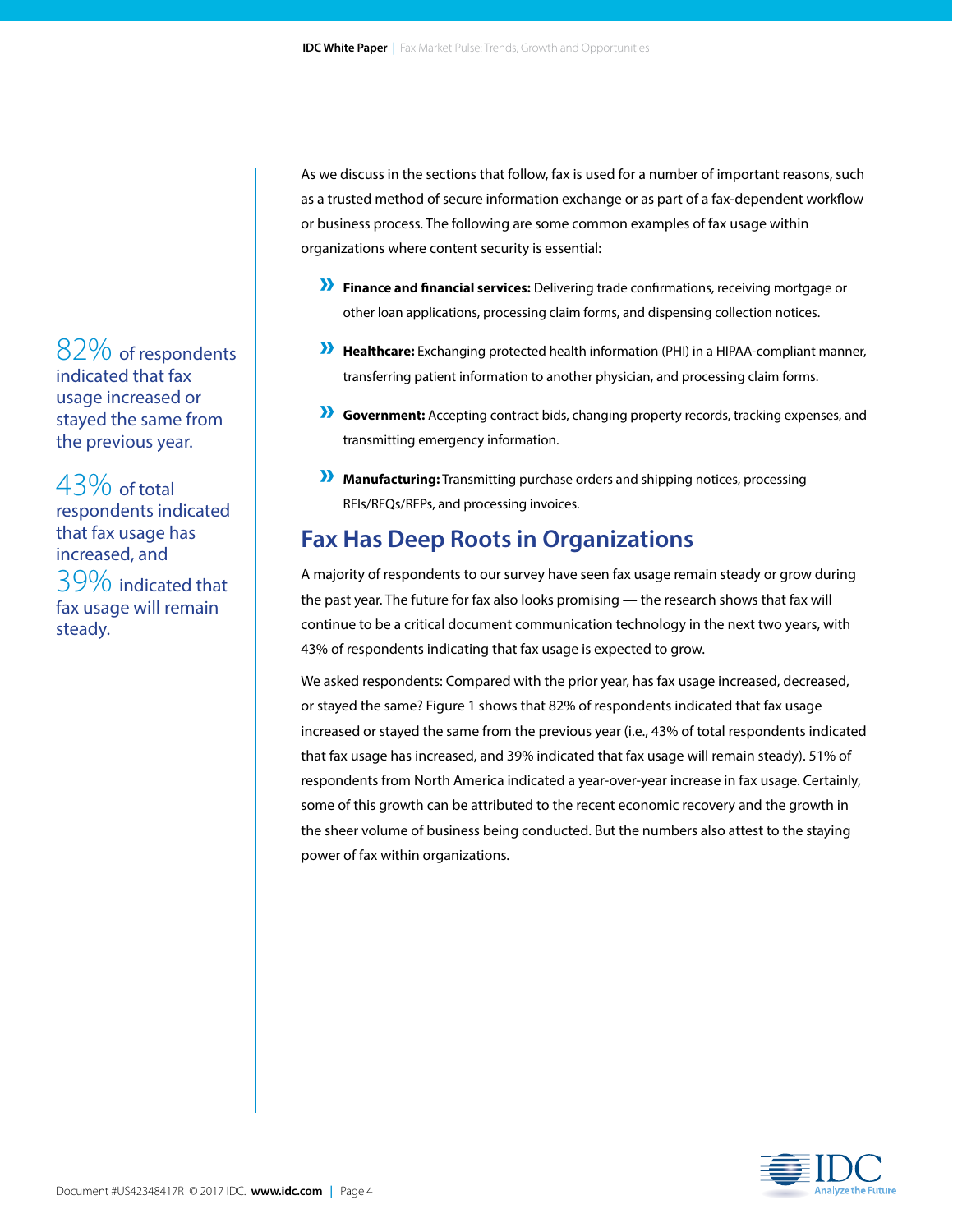### Fax Usage Compared with the Previous Year by Region

*Q. Compared with one year ago, has fax usage in your organization …* 



Growth was seen across all industries and business sizes, with the strongest growth seen in the manufacturing sector. This data indicates that fax is deeply integrated within business workflows and continues to expand its user base and usage.

#### *Source: IDC's Fax Survey, February 2017*

To further understand how deeply rooted fax is within organizations, we asked respondents who indicated that fax usage grew to quantify that growth. The mean year-over-year growth rate for fax usage was 27%. Furthermore, the net growth in fax usage for all respondents (including those who indicated that fax use would decline) was 9% (see Figure 2). Growth was seen across all industries and business sizes, with the strongest growth seen in the manufacturing sector. This data indicates that fax is deeply integrated within business workflows and continues to expand its user base and usage.

#### **FIGURE 2**

### Average Net Year-to-Year Fax Usage Growth

*Q. Compared with one year ago, by what percentage did your organization's fax usage increase/decrease/stay the same (net average)?*



*Source: IDC's Fax Survey, February 2017*

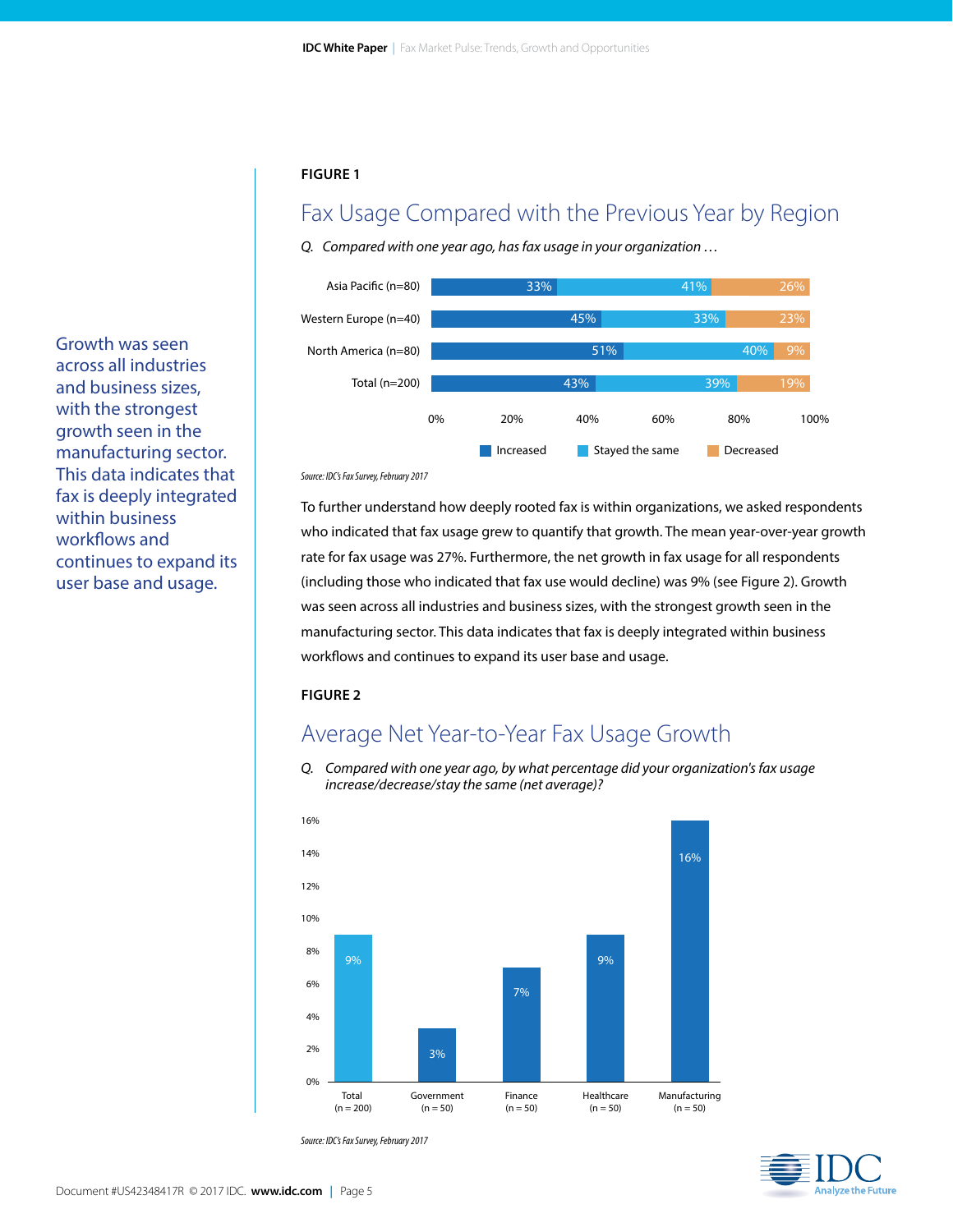What is the future for fax, especially considering that businesses are in the process of transforming to digital workflows? To answer that question, we asked survey participants to provide insight on their anticipated fax usage over the next two years. Users were asked whether fax usage will grow, decline, or remain the same.

Results from this question show that 75% of total respondents expect fax usage to grow or remain the same in the coming two years (see Figure 3). In North America, 88% of respondents expect fax usage to grow or remain steady. Respondents were also asked about the expected fax usage growth rate during the next two years, and while the net growth of fax usage is 6%, results show that among those who expect fax usage to grow, that growth will average 25% (see Figure 4). As discussed in subsequent sections, this growth will likely be fueled by making fax more accessible to employees, business growth, investments in fax infrastructure, and security considerations.

#### **FIGURE 3**

### Growth of Fax Usage by Region

*Q. Over the next two years, do you expect your organization's fax usage to …*







### 75% of total respondents expect fax usage to grow or remain the same in the coming two years. Among those who expect fax usage to grow, that growth will average 25%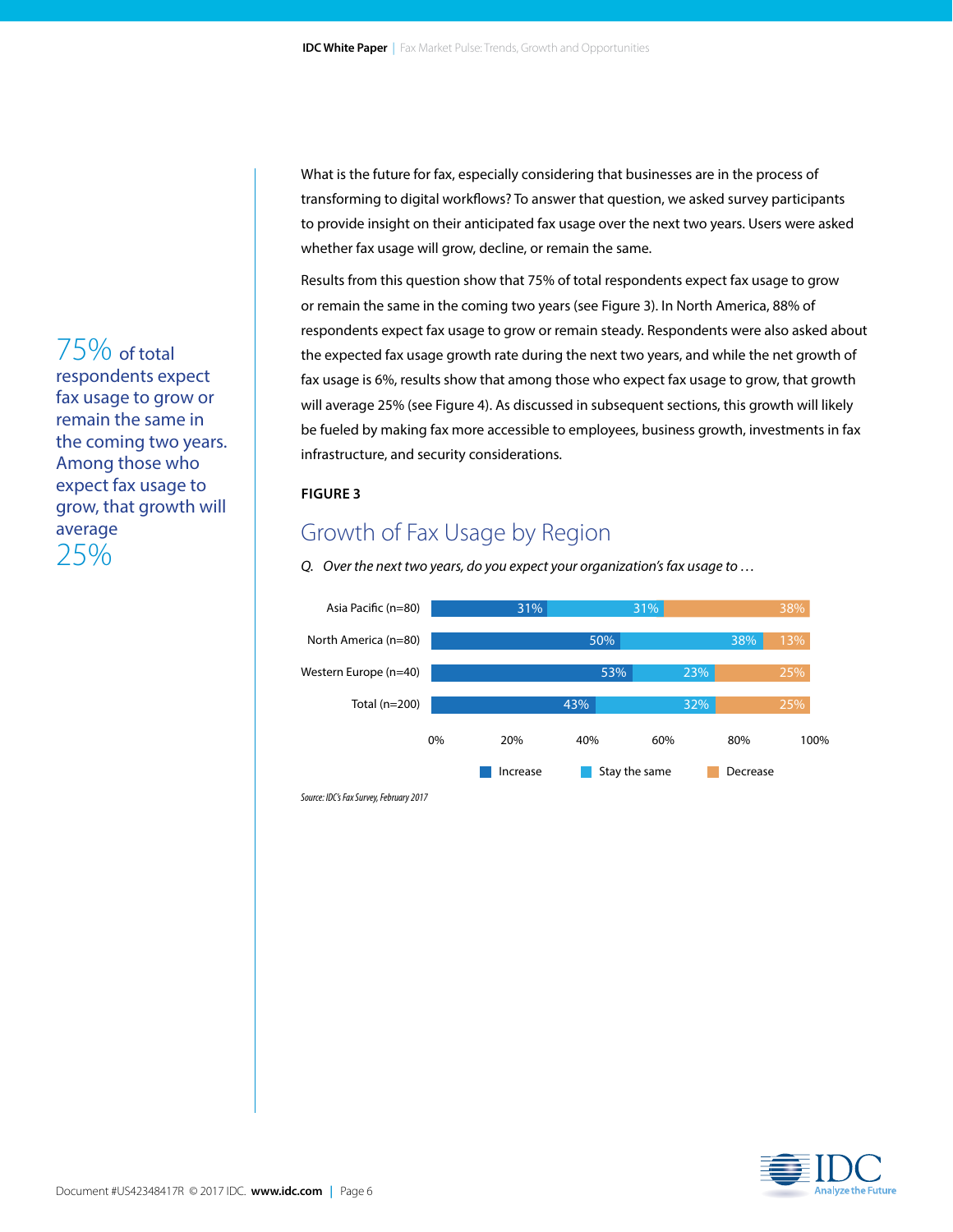### Average Net Projected Year-to-Year Fax Usage Growth

*Q. Over the next two years, by what percentage will your organization's fax usage increase?*



Fax is a trusted communication method in this era of almost daily news about security breaches.

*Source: IDC's Fax Survey, February 2017*

### **Why Fax?**

Given that many organizations are planning or have developed a digital strategy, one would expect the future for fax to be a bit gloomier than what the data is showing. So why is fax usage expected to grow? When respondents were asked why fax usage had grown, 44% of respondents indicated that it was a result of integrating fax with email, which makes faxing easier for the user (see Figure 5). Many respondents indicated that fax usage has grown because of growth in their business — that is, increase in customer base (40%), organic company growth (35%), or expansion to new markets (34%).

That said, organizations are clearly making investments in fax infrastructure. 38% of respondents indicated that they had consolidated all faxing to a single solution, and 38% indicated that they have expanded the number of employees who have access to fax. Perhaps more importantly, one-third of respondents attributed fax growth to integration of fax technology with enterprise applications such as enterprise resource planning (ERP) and customer relationship management (CRM) systems.

Finally, fax is a trusted communication method in this era of almost daily news about security breaches. One-third of respondents attributed growth of fax to security concerns.

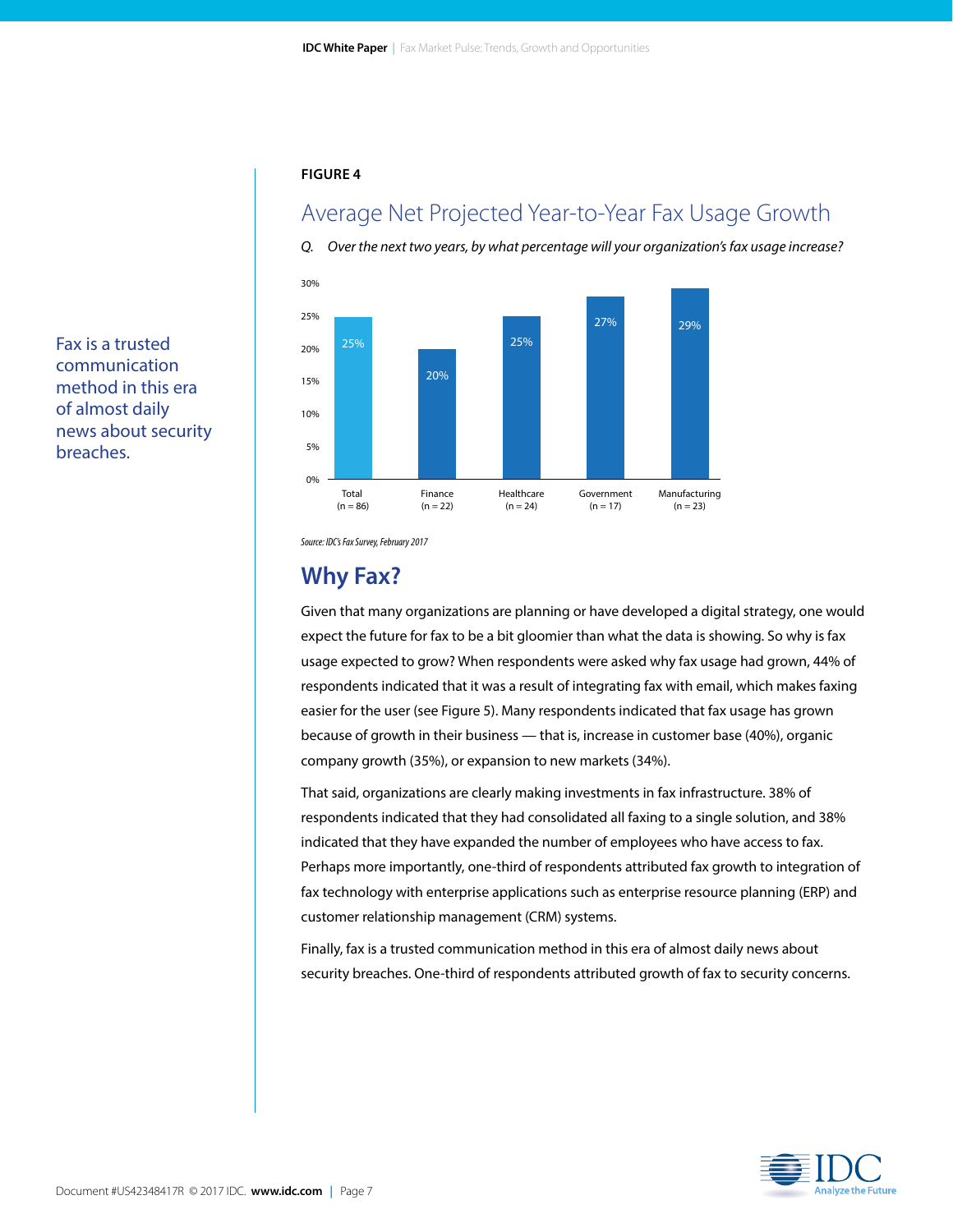### Top Reasons for Fax Volume Growth



#### *Q. Why have fax volumes increased?*

*n = 85*

*Source: IDC's Fax Survey, February 2017*

The fact that fax use continues to grow in today's organizations raises the following questions: Why does fax remain a key part of business workflows? What are the benefits that organizations obtain from using fax?

There are three key factors driving fax usage within organizations (see Figure 6):

- » **Fax is an integral component of business workflows.** Customers and suppliers use fax, fax is an important component of business processes, it is universally accepted, and it is frequently integrated with back-end applications.
- » **Fax technology is evolving and is a component of modern digital workflows** including availability of solutions such as fax servers and cloud fax services. Also, digital fax integrates with email, making it easy to use.
- » **Fax supports enterprise security and compliance.** Fax provides an easy means of tracking documents, providing a high level of confidence that a document is sent and received with an auditable trail. It offers proven, secure document transmission. Faxed



Fax provides an easy means of tracking documents, providing a high level of confidence that a document is sent and received with an auditable trail.

Any disruption to fax use within faxdependent, businesscritical workflows could have detrimental outcomes for a process that could ultimately impact a business' bottom line.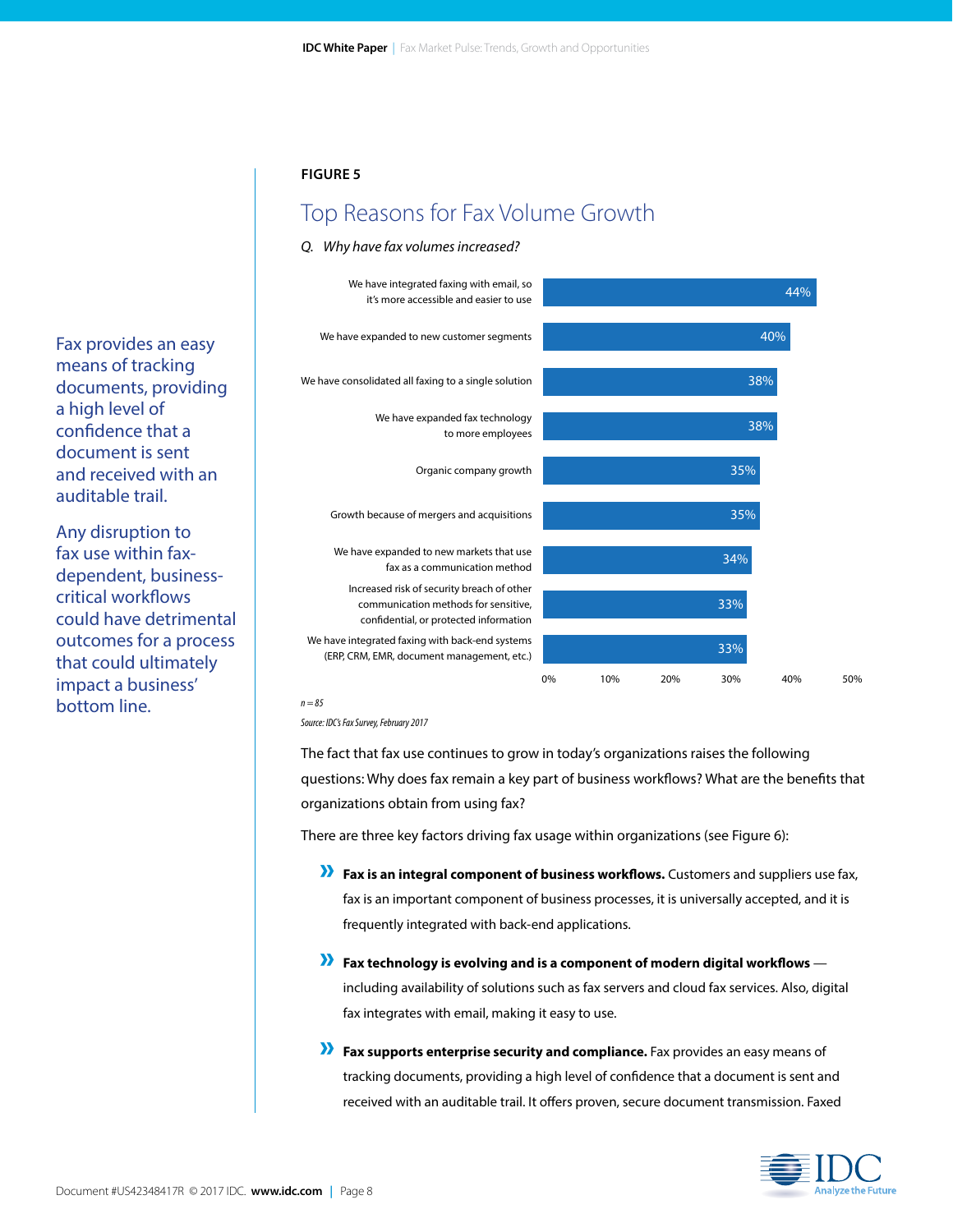documents are legally binding, and fax supports compliance with industry regulations (e.g., HIPAA and SOX).

These results show that usage growth is the result of both internal (employee) adoption and external (customer, partner, and supplier) growth, indicating that fax is not only entrenched in businesses but also is a critical part of conducting day-to-day business. Any disruption to fax use within fax-dependent, business-critical workflows could have detrimental outcomes for a process that could ultimately impact a business' bottom line.

#### **FIGURE 6**

### Drivers of Fax Usage

*Q. Overall rank — You indicated fax is used in your organization today for the following reasons. Please rank the three most important reasons.*



*Source: IDC's Fax Survey, February 2017*

Fax provides organizations with a number of additional benefits beyond maintaining inherently secure communications with customers or providing an easy way to maintain

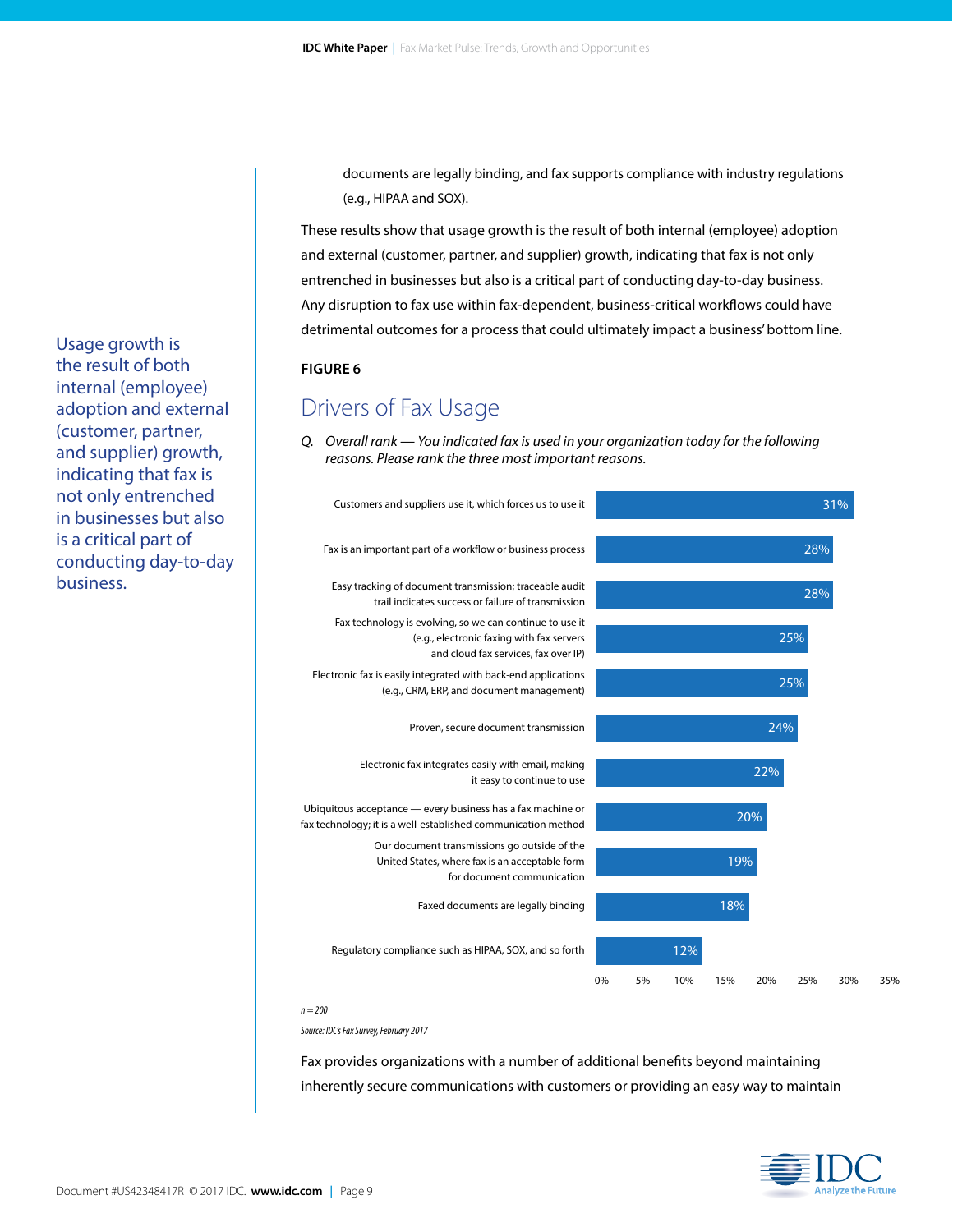documentation for future audits. According to survey results (see Figure 7), the top 5 benefits respondents obtain from fax are:

- » **Security:** 42% of respondents indicated that fax is a trusted method of secure information exchange.
- » **Ease of use through integrations:** 36% believed that integrating fax with email makes it easy to exchange faxes.
- » **Increased speed:** 31% indicated that fax speeds time to send and receive critical documents.
- » **Higher customer satisfaction:** 30% noted that processing documents more quickly provides higher levels of customer satisfaction.
- » **Prevention of errors:** 29% indicated that fax reduces and/or prevents errors.

These benefits make a strong case for the sustained and growing use of fax technology. However, many of these benefits can also be obtained using digital solutions such as email. Security is one critical area where fax surpasses email. As stated previously, fax securely transmits documents using the telephone network and requires peer-to-peer direct connectivity prior to transmission of data. Therefore, a document doesn't get transmitted unless the outbound fax transmission has a secure and direct connection with the receiving fax device. Email is vulnerable to interception as once the "send" button is selected, the email begins to flow freely through firewalls, ISPs' servers, and other security applications until it reaches its final destination. During the transmission period, email is at the highest level of vulnerability for unauthorized access, whereas fax transmissions are not.

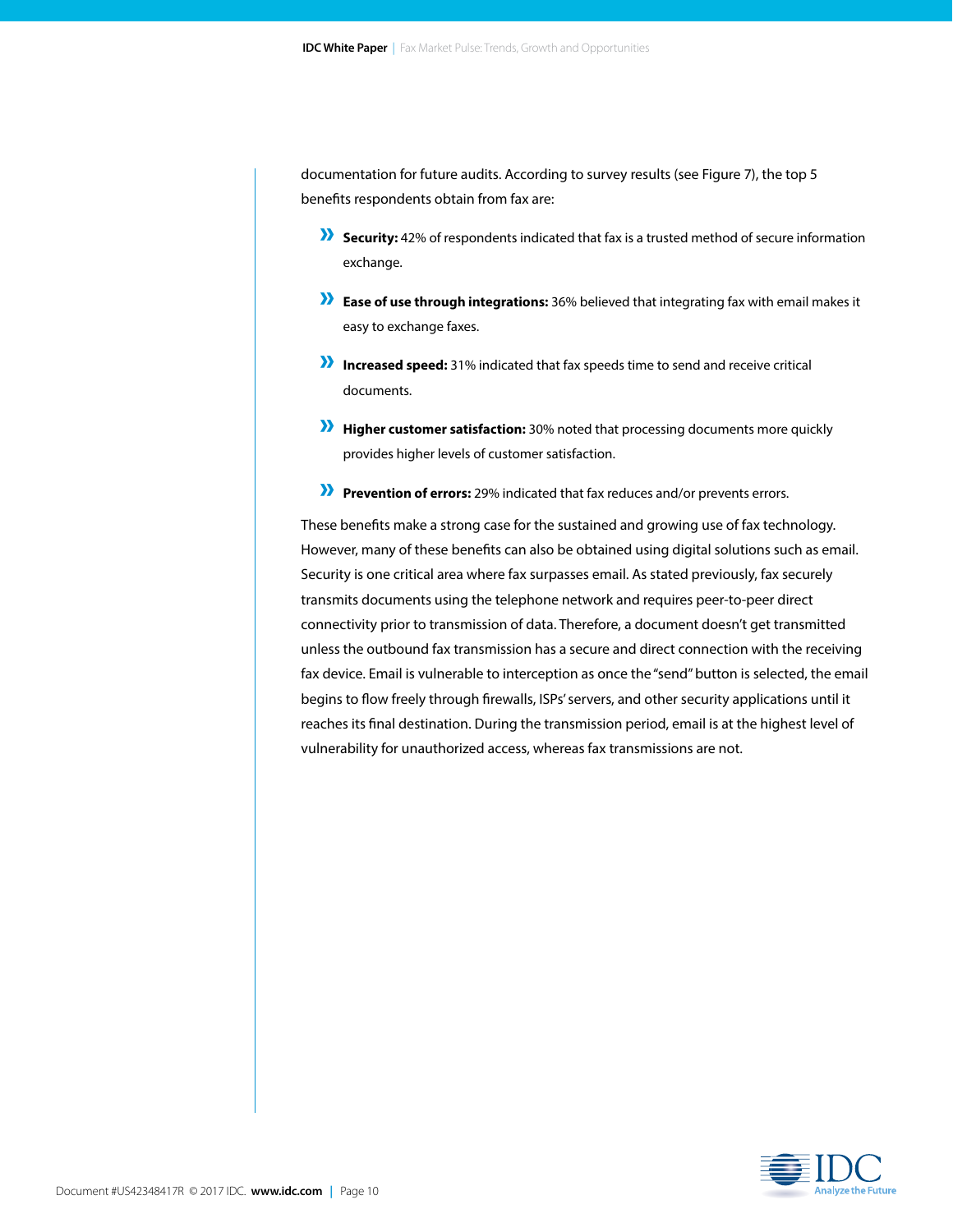### Top Benefits of Fax Usage

#### *Q. What are the top benefits your organization obtains when using fax?*



*n = 200*

*Source: IDC's Fax Survey, February 2017*

Although the future picture for fax technology indicates that fax will maintain its position in business workflows, there are a number of challenges that fax users face. The top concern focuses on the productivity and cost associated with paper-based fax workflows (see Figure 8): 42% of respondents indicated that employees spend too much time faxing, and 39% of respondents indicated that the cost of paper and manual labor associated with faxing is too high. It is important to note that digital alternatives such as fax servers and cloud fax services address these identified pain points, as well as pain points associated with the integration of fax with enterprise applications. Cloud fax services also address infrastructure concerns.

Other challenges reinforce the fact that some business-critical workflows are heavily reliant on fax. Results from the survey show that 31% of respondents indicated that they are forced

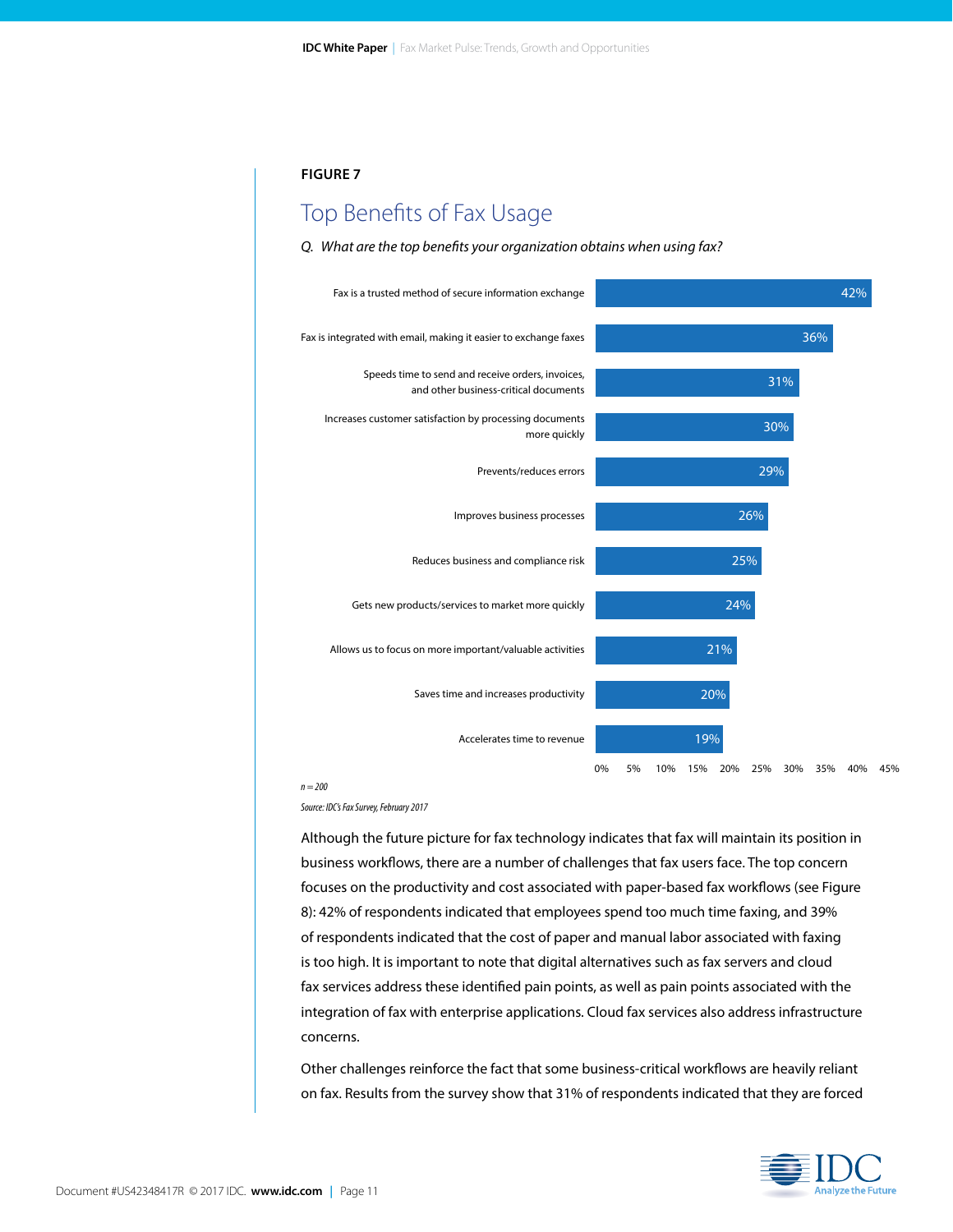to use fax because of the security it provides to protect information, and 26% of respondents indicated that a business-critical function is dependent on fax.

#### **FIGURE 8**

### Challenges Organizations Face When Dealing with Fax

*Q. What are the top 2 challenges your organization faces when dealing with fax?*





*n = 200*

*Source: IDC's Fax Survey, February 2017*

### **Transforming Fax Workflows**

Figure 9 shows that today, 36% of fax volume (monthly pages) is sent or received using standalone fax machines, which is more than the fax volume sent or received using all other fax technologies. However, when we asked for the expected volume mix in the next two years, we see that value is reduced to 28%, while cloud fax services volume grows from 20% to 29%, exceeding the volume sent on standalone fax machines. The volume of faxes sent and received via MFPs and fax servers will remain steady. Today's number is consistent with IDC research that shows that paper-based, manual document-intensive workflows are still common within organizations. However, the transition to cloud fax services is a clear example of 3rd Platform technology — cloud — fundamentally transforming these workflows.



It is important to note that digital alternatives such as fax servers and cloud fax services address these identified pain points, as well as pain points associated with the integration of fax with enterprise applications.

Cloud fax services also address infrastructure concerns.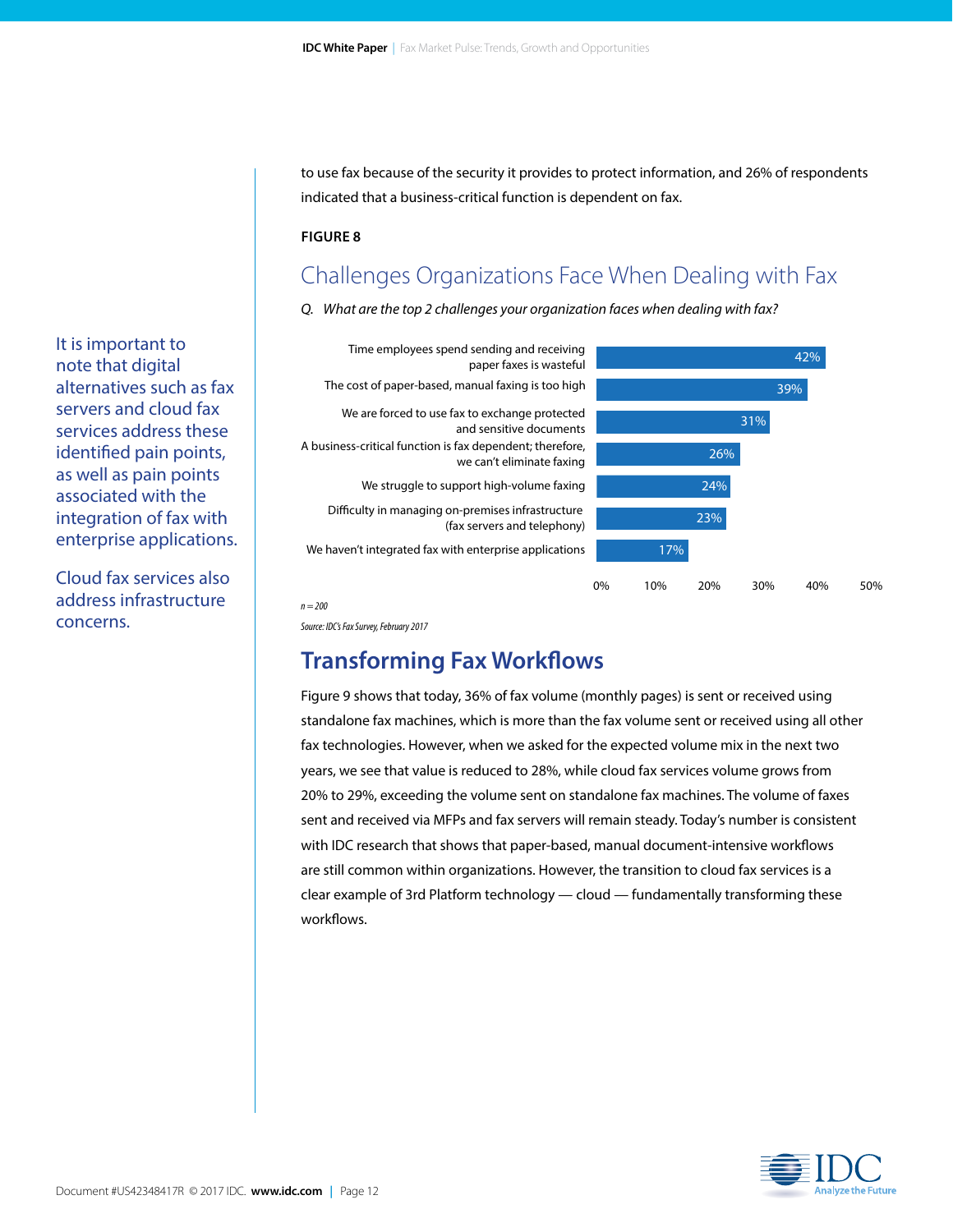### Current and Future Fax Volume by Technology

*Q. What is the mix of fax volume by method today … what do you expect it to be in two years?*



*Source: IDC's Fax Survey, February 2017*

Further evidence of fax's established role in business workflows is that 50% of respondents to IDC's Fax Survey indicated that their organization had integrated fax with other technologies and/or applications (see Figure 10). An additional 40% are evaluating the opportunity, and only 10% have no plans to integrate. Integration of fax technology with enterprise applications and other technologies is critical to link fax to the document workflow automation ecosystem, supporting the transformation of document-intensive workflows.

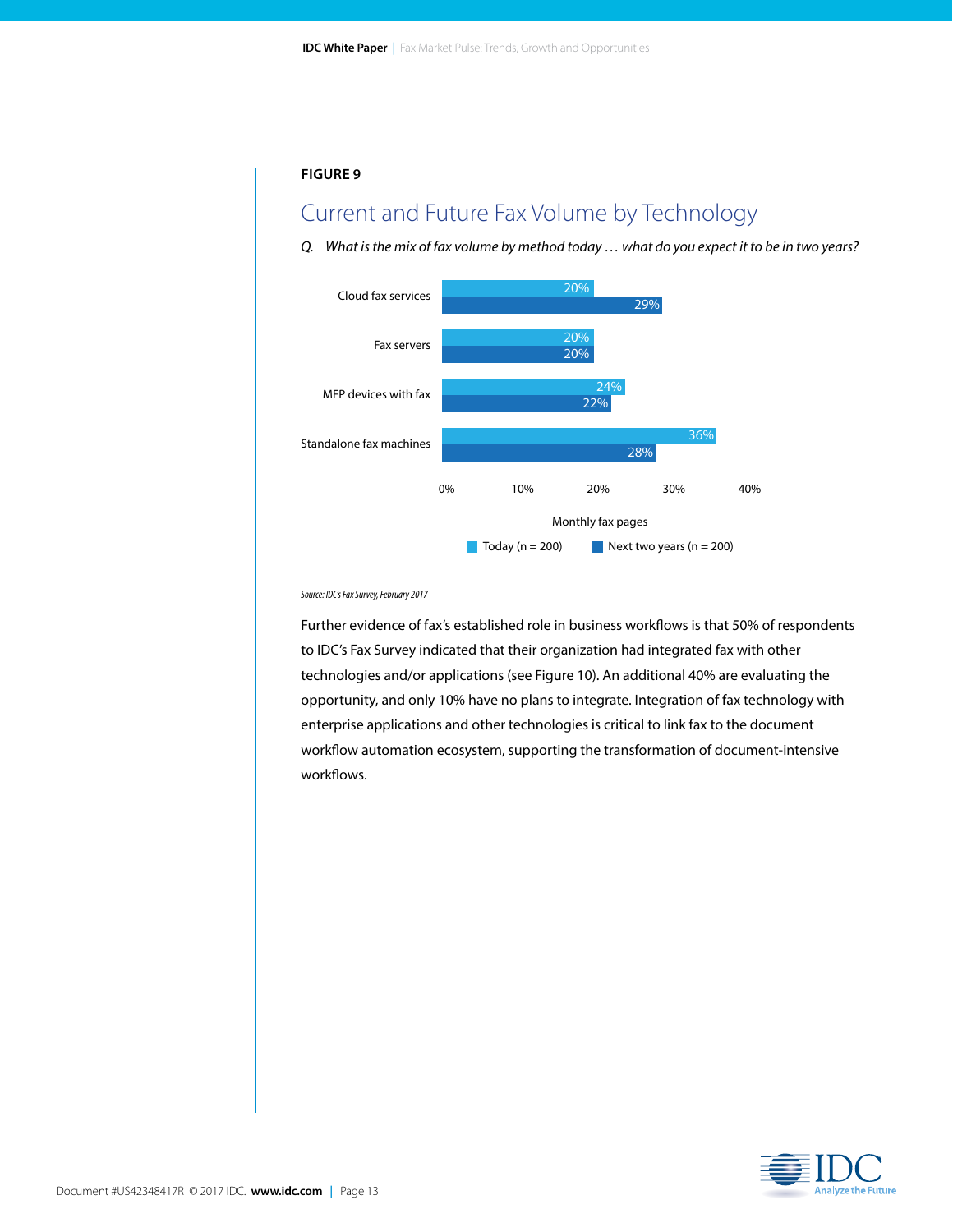### Integration of Fax with Other Technologies and Applications

*Q. Has your company integrated electronic fax with other technologies/applications (e.g., ERP, CRM, EMR, document management, and capture technology) to automate and/or optimize any document-intensive business workflow?*

Yes, we have already integrated our electronic fax solution with other technologies/applications 50% solution with other technologies/applications 50%

We are currently evaluating our options of integrating an  $40\%$ electronic fax solution with other technologies/applications

> No, we have no plans to integrate electronic fax  $\boxed{11\%}$ with other technologies/applications



*n = 200*

*Source: IDC's Fax Survey, February 2017*

We asked the 90% of respondents who stated they have integrated or are evaluating the opportunity to integrate fax with other technologies how they planned to automate fax-dependent workflows. The response was "all of the above," with respondents giving almost equal weight to all the options provided. At the top of the list is integration with enterprise applications including enterprise resource planning (ERP), customer relationship management (CRM), document management, and vertical applications such as electronic medical record (EMR) systems. Email is also a high priority for integration. Respondents also plan to leverage capture technology to extract fax content for integration within workflows. Standalone fax machines will be replaced with fax servers and cloud fax services (see Figure 11).

These responses clearly indicate that there is a growing demand to support integration and automation of fax-dependent digital workflows, which can only be achieved with a digital fax solution.



Further evidence of fax's established role in business workflows is that 50% of respondents to IDC's Fax Survey indicated that their organization had integrated fax with other technologies and/or applications.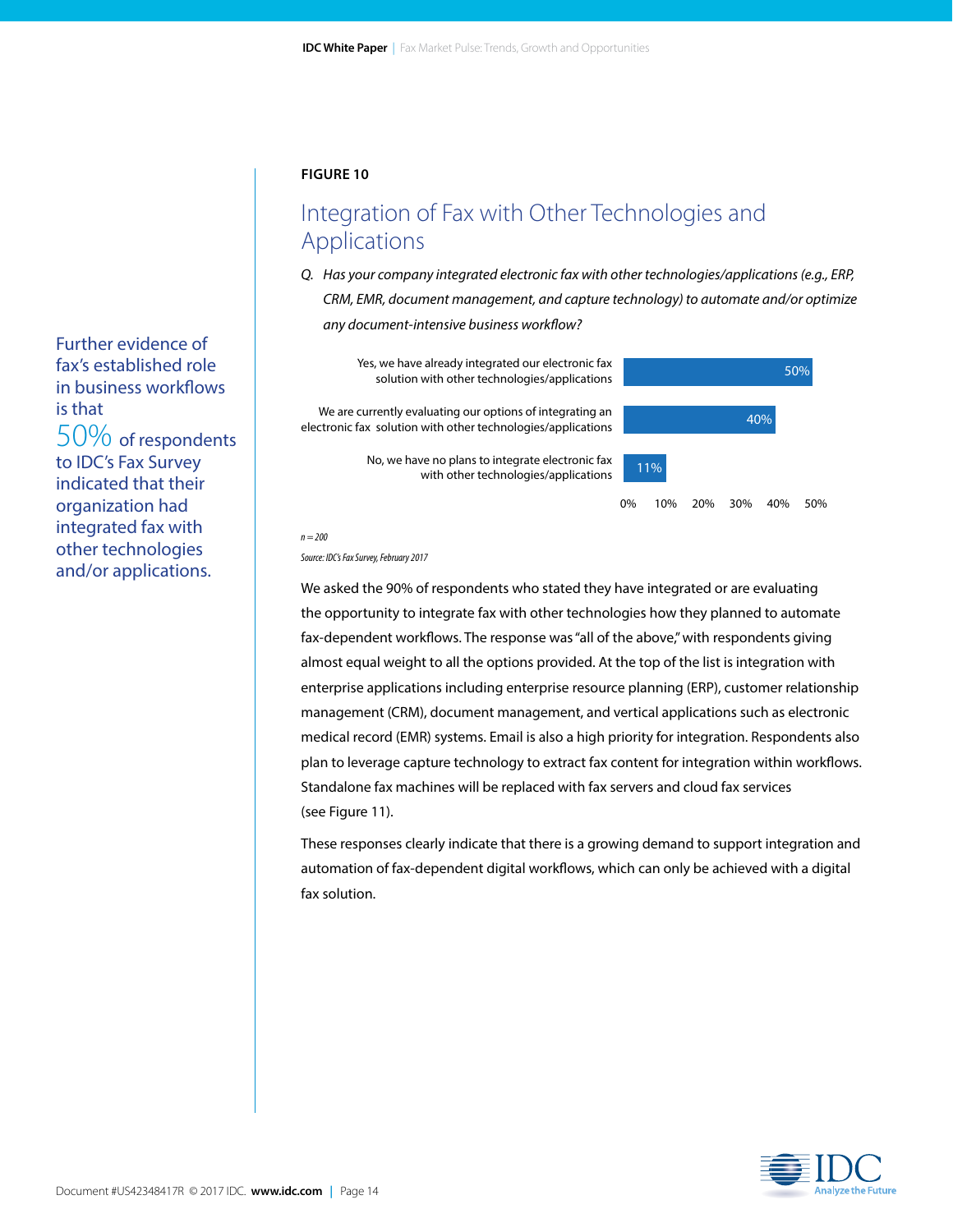### Solutions Used to Automate Fax-Dependent Workflows

#### *Q. Please choose the solutions that your company plans to incorporate or has already incorporated to automate fax-dependent workflows.*



*n = 179*

*Source: IDC's Fax Survey, February 2017*

## Conclusion

### **Digital Transformation of Document Workflows**

As we noted previously, a cornerstone of digital transformation is transforming documentintensive workflows, especially those related to interactions with customers and other stakeholders. Innovative technologies are enabling new approaches to deploying and managing these workflows, offering organizations opportunities to drive competitive differentiation and bottom-line results. This research indicates that digital fax technologies will play a role in transforming document-intensive workflows and can thereby contribute to the overall digital transformation strategy of an organization.

Although the transformation of document-intensive workflows is not limited to the transition of paper-based workflows to digital (and, in fact, simply converting paper-based workflows to digital is not necessarily transformative), the fact remains that paper-based workflows are costly, inefficient, error prone, and not secure. Digital transformation strategies will require the elimination of paper-based faxing.

It is also critical to stress the importance of integration in automating and transforming document-centric workflows, between both the core technologies that drive the workflow itself and these technologies and other enterprise applications and/or industry systems



Digital fax technologies will play a role in transforming document-intensive workflows and can thereby contribute to the overall digital transformation strategy of an organization.

Digital transformation strategies will require the elimination of paper-based faxing.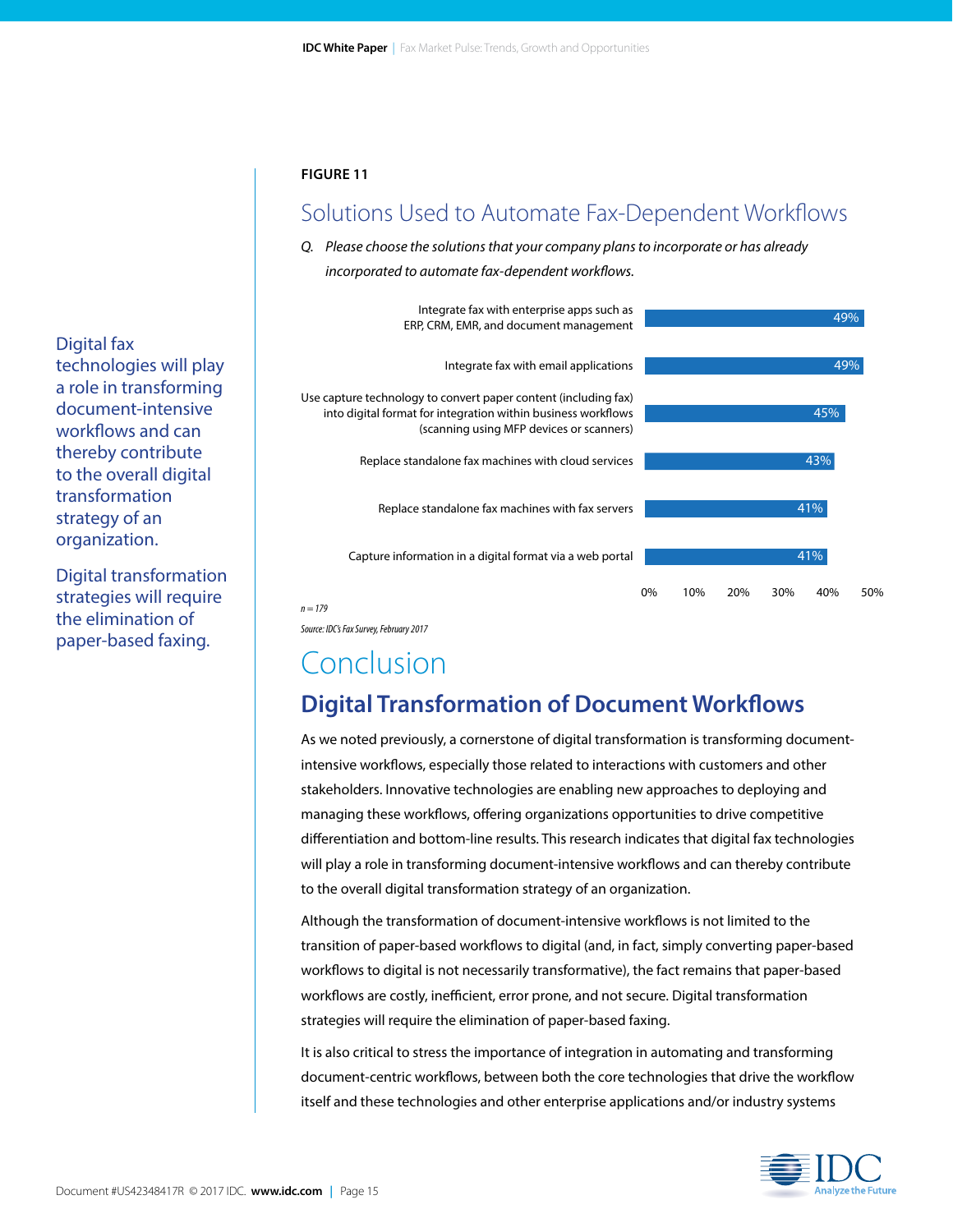including productivity and collaboration tools, ERP, CRM, supply chain management (SCM), and human resources management (HRM). Digital fax technologies enable fax to be integrated as part of the overall document-centric workflow ecosystem.

Figure 12 describes IDC's view of the document-centric workflow automation ecosystem and the role of fax within that ecosystem. At the heart of the ecosystem is "content in motion" and the rules-driven workflow engine that is orchestrating that motion. A number of participating applications provide essential workflow services (some type of content repository to store "content at rest"). These services can be combined in a variety of ways to provide specific, purpose-built solutions that solve particular business problems. Fax can play a role as an on-ramp and off-ramp to/from the ecosystem as well as function as a key communication component of the ecosystem.

#### **FIGURE 12**

### Document-Centric Workflow Automation Ecosystem and Fax



#### *Source: IDC, 2017*

So what do you think of when you hear the word "fax"? Modern, 21st century technology. A technology of the digital era. Fax remains a vital communication tool, is relied upon by businesses of all sizes and in all industries, and has an important role within organizations as they embrace digital transformation.

**Analyze the Future** 

Fax remains a vital communication tool, is relied upon by businesses of all sizes and in all industries, and has an important role within organizations as they embrace digital transformation.